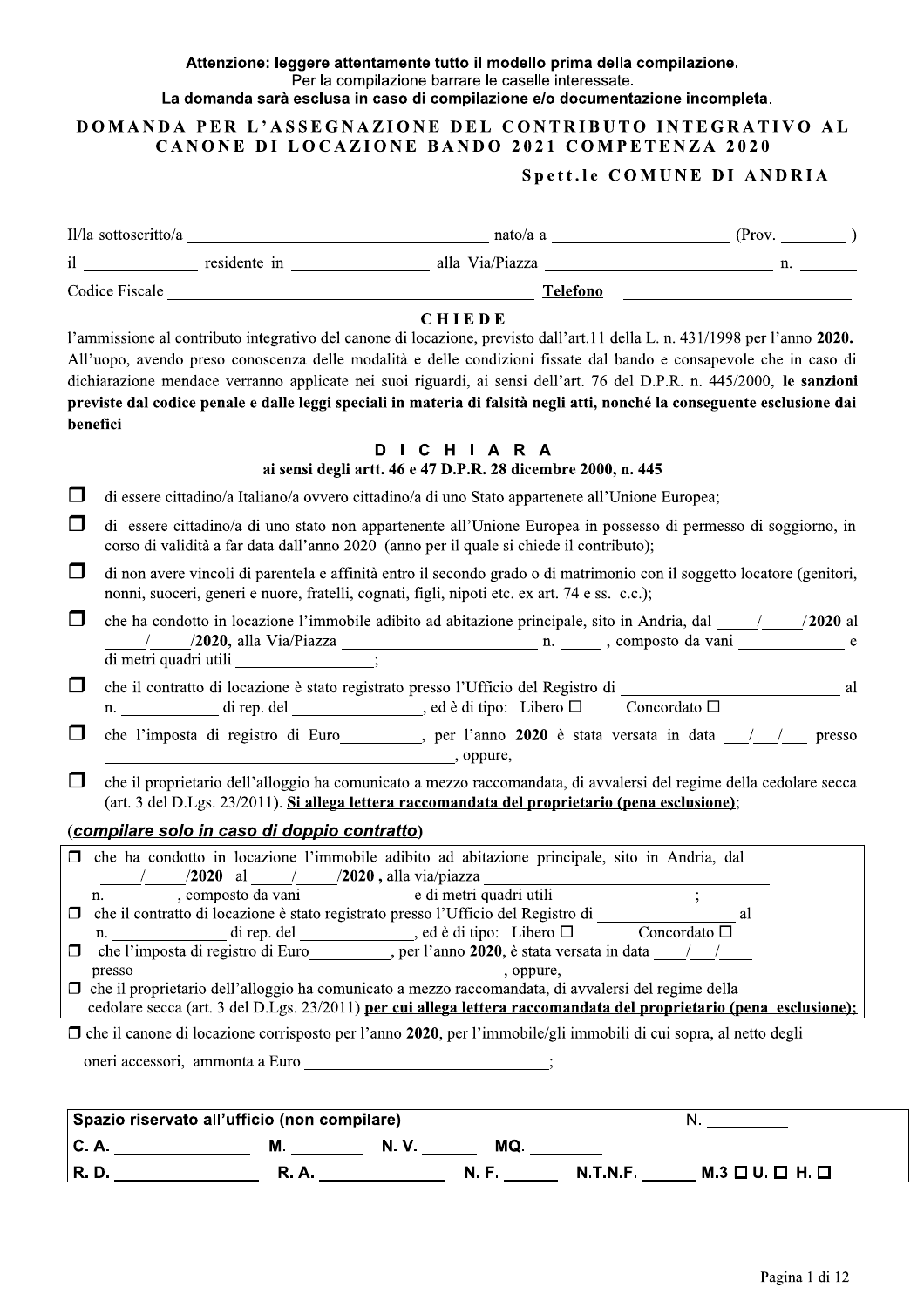|                                            | che l'abitazione citata ha una consistenza di : |                                                                                                 |                                                                                                                                                                                                                    |
|--------------------------------------------|-------------------------------------------------|-------------------------------------------------------------------------------------------------|--------------------------------------------------------------------------------------------------------------------------------------------------------------------------------------------------------------------|
|                                            | N. Vani<br>obbligatorio                         | Superficie in Mq.<br>obbligatorio                                                               | K iscaldamento<br>Ascensore<br>[Barrare il quadratino se l'abitazione è provvista di<br>Ascensore/riscaldamento)                                                                                                   |
| $\overline{\phantom{a}}$<br>$\blacksquare$ | corrispondente):                                | più di 6 persone o se si trova in una delle condizioni di debolezza sociale qui sotto indicate. | se i Mq. sono maggiori di 95 la domanda SARA' ACCETTATA solo se il Nucleo familiare è composto da<br>Il sottoscritto dichiara di trovarsi nella sotto indicata situazione di debolezza sociale (barrare la casella |

- 
- 

| Monogenitoriale<br>minorenni a<br>portatori di disabilità<br>disoccupati<br>sessantacinquenni<br>Giudice, inferiore al doppio dell'importo di assegno sociale e con assegnazione della casa e<br>carico<br>o studenti<br>superiore al 74%<br>assegno di mantenimento al coniuge, con figli minori o non autosufficienti a carico; NON<br>condannato con sentenza passata in giudicato per reati contro la persona) | uno o più | due figli maggiorenni<br>uno o più soggetto | tre figli | Nucleo | Separato o divorziato<br>fresidente in Puglia da almeno 5 anni, con disponibilità reddituale, determinata da pronuncia del |
|--------------------------------------------------------------------------------------------------------------------------------------------------------------------------------------------------------------------------------------------------------------------------------------------------------------------------------------------------------------------------------------------------------------------|-----------|---------------------------------------------|-----------|--------|----------------------------------------------------------------------------------------------------------------------------|
|--------------------------------------------------------------------------------------------------------------------------------------------------------------------------------------------------------------------------------------------------------------------------------------------------------------------------------------------------------------------------------------------------------------------|-----------|---------------------------------------------|-----------|--------|----------------------------------------------------------------------------------------------------------------------------|

- che l'abitazione ha caratteristiche di edilizia economica e popolare per quanto attiene la tipologia edilizia non è di categoria catastale A1, A8 o A9.

:che l'alloggio condotto in locazione:

 $\Box$  non e ubicato in zona di pregio come indicato nel bando;

 $\Box$  e ubicato in una zona di pregio, ma non ha gli impianti di riscaldamento ed elettrico adeguati alla legge e le condizioni dello stabile e dell'appartamento non sono buone (*allegare certificazione tecnico abilitato aggiornata al*<br>2000)  $(2020)$ .

- $\Box$  che egli stesso ed i componenti il proprio nucleo familiare non sono assegnatari di alloggio di ERP;
- $\Box$  che ne il sottoscritto, ne i componenti del proprio nucleo familiare, sono titolari, a far data dall'UI/UI/2020 del diritto di proprietà o di altri diritti reali di godimento (usufrutto, uso o abitazione) su un alloggio adeguato alle esigenze del nucleo familiare medesimo, in tutto il territorio nazionale;
- $\Box$  che nessun componente il nucleo familiare ha titolarita a far data dall'UI/UI/2020 dell'assegnazione in proprieta di alloggio realizzato con contributi pubblici, ovvero con finanziamenti agevolati, in qualunque forma concessi dallo Stato o da enti pubblici, sempre che l'alloggio non sia perito o inutilizzabile;
- $\Box$  di non aver richiesto, in sede di presentazione della dichiarazione dei redditi prodotti nell'anno 2020, la  $\alpha$  detrazione d'imposta prevista per gli inquilini di immobili adibiti ad abitazione principale;
- $\Box$  che nei quadri A e **B**, di cui al presente modulo, sono riportati i componenti del proprio nucleo familiare, i relativi redditi prodotti nell'anno 2020, nonche l'eventuale patrimonio mobiliare ed immobiliare posseduto nel medesimo anno; il reddito di riferimento, si semplifica, e quello indicato nel quadro dati fiscali per il **modello** Certificazione Unica 2021 rigo 1 o rigo 2; per il modello 730/2021 redditi 2020, il rigo 11 per il modello 730/3 2021; per il modello UNICO/2021 PF il rigo RN1 del quadro RN o il rigo LM8 del quadro LM (per i contribuenti minimi), e/o il rigo RDII del quadro RD. Consapevole che oltre i redditi di cui sopra vanno il <u>calcolati gli emolumenti, indennita, pensioni, sussidi a qualsiasi titolo percepiti (esclusi l'indennita di </u> accompagnamento e l'assegno di cura), ivi compresi nel calcolo quelli esentasse, ovvero assegno ai nuclei <u>familiari con 3 figli minori, assegno di maternita, social card, bonus bebe, - ReD - Rdc per gli importi</u> effettivamente riscossi nel 2020 fatta eccezione per i contributi socio assistenziali non continuativi:
- $\Box$  che i dati riportati nei quadri A e B sono veri e documentabili su richiesta del Comune, di essere a conoscenza che potranno essere eseguiti controlli diretti ad accertare la veridicità delle informazioni fornite e che nel caso in cui tali informazioni risultino essere mendaci, verranno applicate le sanzioni previste dal codice penale e dalle leggi speciali in materia di falsità negli atti, nonche l'esclusione dal beneficio;
- $\Box$  di non avere beneficiato nell'anno 2020 della quota destinata all'affitto del cosiddetto Reddito di **Cittadinanza** di cui al D.L. 28 gennaio 2019, n.4, convertito, con modificazioni, dalla Legge 28 marzo 2019, n. 26, e s.m.i. e/o contributi Fitto Covid I9 (*mod. e-f)*.

che nel nucleo familiare sono presenti:

- $\Box$  figli a carico<br>  $\Box$  figlio a carico è il minore o il maggiore di età che non superi il reddito complessivo di  $\epsilon$ . 2.840,51)  $\Box$  altri componenti  $\overline{n}$ .  $\Box$  (moglie, genitori, zii, figli non a carico - altri da Stato di Famiglia escluso il Richiedente)  $\Box$  disabile (invalidità non inferiore al 74%) n.  $\Box$
- $\Box$  ultrasessantad

## $n. \Box$ <br>DICHIARA, altresi

a) di essere consapevole che <u>la mancata presentazione della fotocopia del documento di riconoscimento del</u> <u>richiedente (fronte/ retro),</u> in corso di validita, <u>e la mancata apposizione della firma in calce alla domanda,</u> da parte del richiedente il contributo, <mark>sara motivo di esclusione</mark>.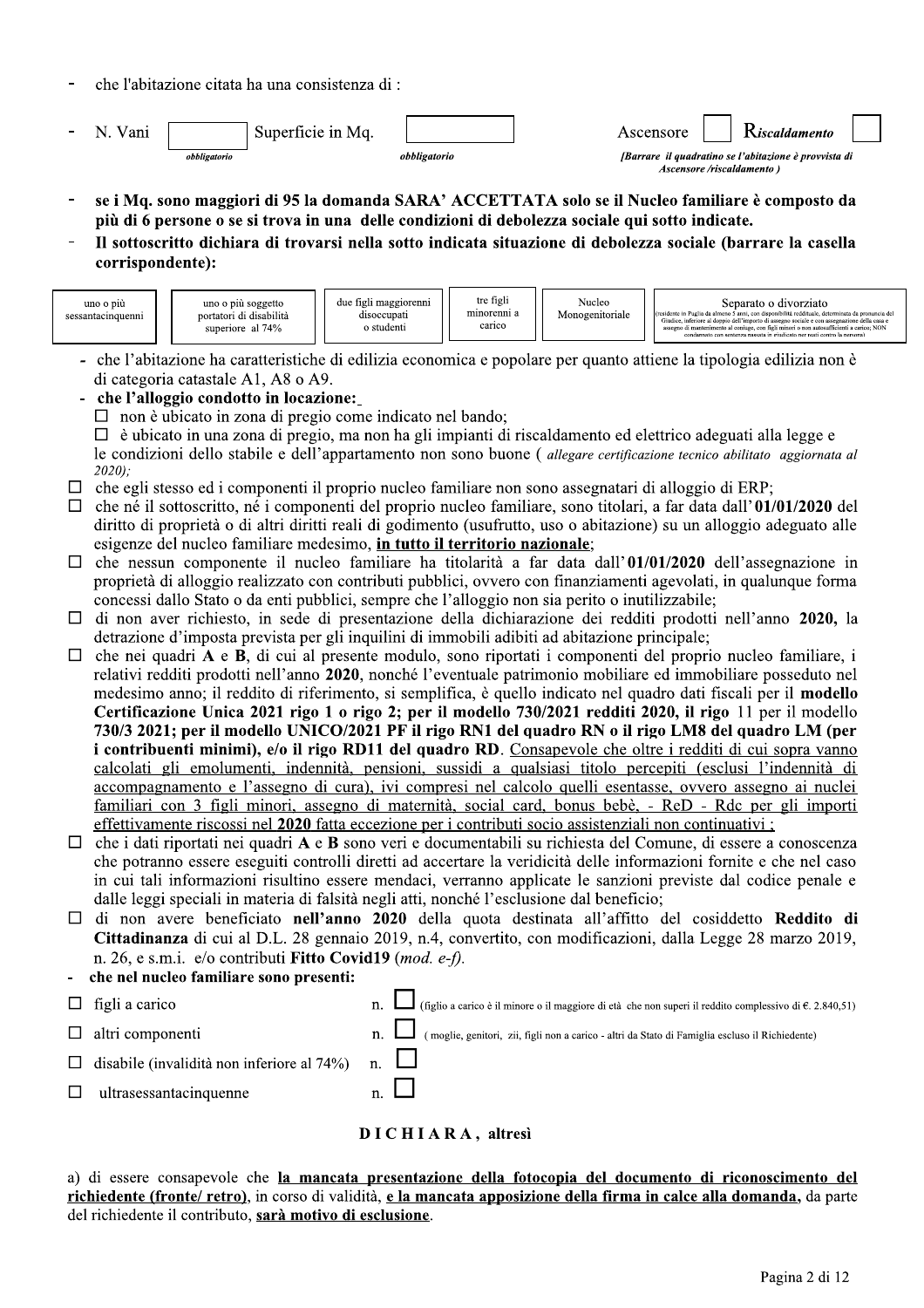### **IBAN** - (Attenzione: il c.c. postale con ABI:  $0/601$  e CAB:  $0.3384$  non puo essere utilizzato per il pagamento tramite bonif



 $genz1a$  di

### Si elencano i seguenti documenti allegati alla presente:

- $\Box$  fotocopia del contratto di locazione registrato;
- fotocopie della ricevute di versamento dell'imposta di registro per l'intero anno 2020;
- fotocopia della dichiarazione dei redditi percepiti nell'anno enti del nucleo familiare (ovvero di tutti coloro che erano inseriti nello stato di famiglia e di tutte le persone che risiedevano nell'alloggio nell'anno
- o in corso di validità per l'anno 2020 per gli extracomunitari;
- altra documentazione  $e<sub>6</sub>$

### Rispondere ai seguenti quesiti :

| Attenzione : Per essere sicuri che l'IBAN comunicato sia corretto e che il contributo possa essere                                                                                                                                             |           |     |
|------------------------------------------------------------------------------------------------------------------------------------------------------------------------------------------------------------------------------------------------|-----------|-----|
| erogato senza problemi allegare fotocopia IBAN del conto corrente, intestato al beneficiario, rilasciato                                                                                                                                       |           |     |
| dalla Banca.                                                                                                                                                                                                                                   |           |     |
| Si elencano i seguenti documenti allegati alla presente:                                                                                                                                                                                       |           |     |
| fotocopia del contratto di locazione registrato;<br>□<br>fotocopie della ricevute di versamento dell'imposta di registro per l'intero anno 2020;                                                                                               |           |     |
| fotocopia della dichiarazione dei redditi percepiti nell'anno 2020 (Certificazione Unica 2021/730-2021<br>(REDDITI 2020) / Modello Unico-2021) di tutti i componenti del nucleo familiare (ovvero di tutti coloro che                          |           |     |
| erano inseriti nello stato di famiglia e di tutte le persone che risiedevano nell'alloggio nell'anno 2020);<br>permesso di soggiorno in corso di validità per l'anno 2020 per gli extracomunitari;<br>$\Box$<br>altra documentazione<br>$\Box$ |           |     |
| Rispondere ai seguenti quesiti :<br>Nucleo familiare monogenitoriale                                                                                                                                                                           | <b>SI</b> | NO. |
| Giovane coppia (L. R. n. 10/2014 art. 5 p. a5)                                                                                                                                                                                                 | <b>SI</b> | NO. |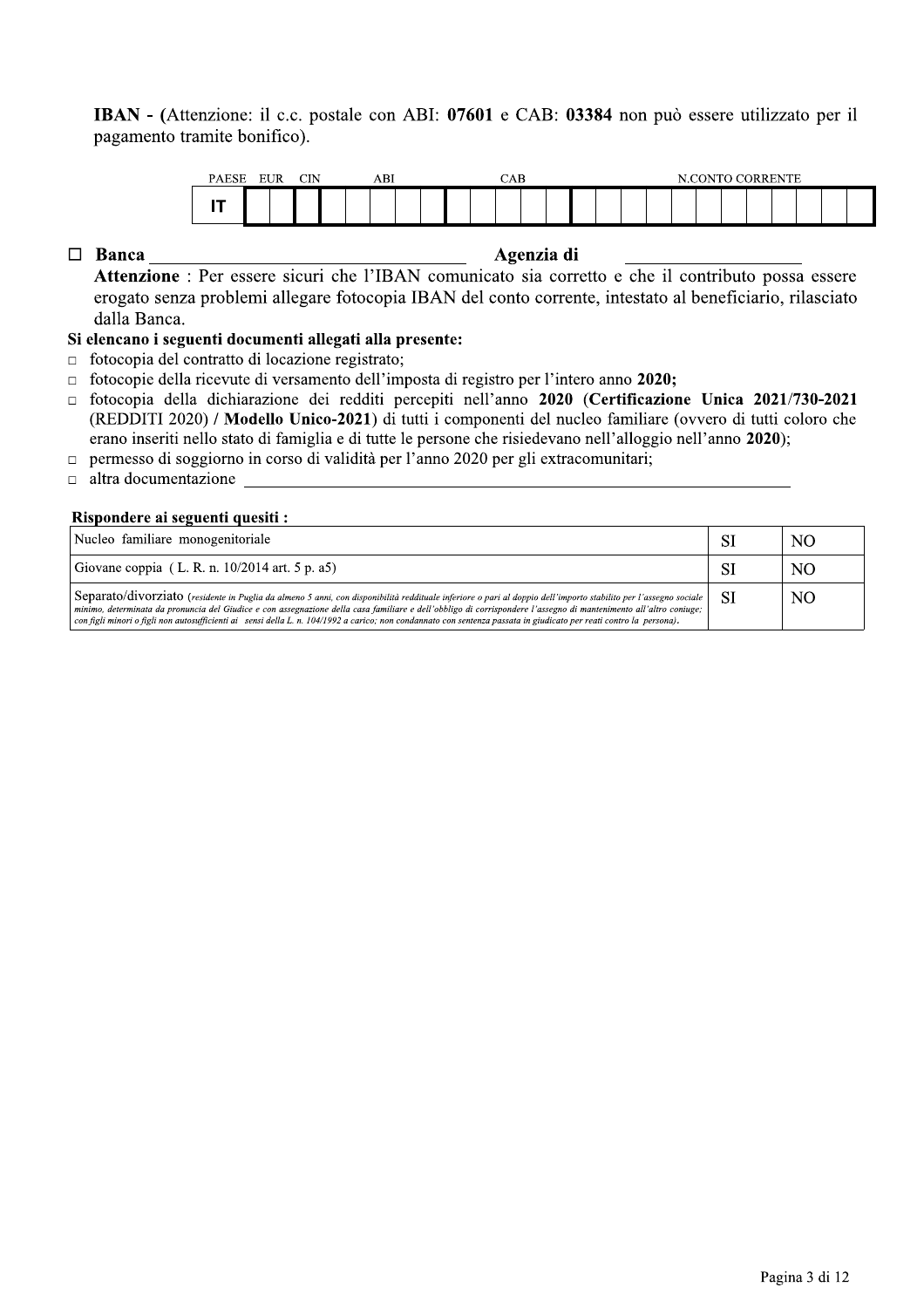OUADRO A: SITUAZIONE REDDITUALE DEL NUCLEO FAMILIARE RIFERITA ALL'ANNO 2020. Oltre i redditi di cui sopra vanno calcolati gli emolumenti, indennità, pensioni, sussidi a qualsiasi titolo percepiti (esclusi l'indennità di accompagnamento e l'assegno di cura), ivi compresi quelli esentasse, ossia l'assegno ai nuclei familiari con 3 figli minori, assegno di maternità, social card, bonus bebè, ReD/Rdc per gli importi effettivamente riscossi nel 2020 fatta eccezione per i contributi socio assistenziali non continuativi.

N.B. INSERIRE TUTTI COLORO CHE RISULTANO NELLO STATO DI FAMIGLIA ANAGRAFICO NELL'ANNO 2020, E FRAZIONI DELL'ANNO, CON I RELATIVI REDDITI. ANCHE SE ALLA DATA DELLA DOMANDA DECEDUTI O TRASFERITI IN ALTRA RESIDENZA ANAGRAFICA.

|                                                  |                                  |                     |                                 |                                                                                   |                                                             |                                                     | REDDITI PERCEPITI NELL'ANNO 2020                                                                                                                                                                                               |                               |                                  |
|--------------------------------------------------|----------------------------------|---------------------|---------------------------------|-----------------------------------------------------------------------------------|-------------------------------------------------------------|-----------------------------------------------------|--------------------------------------------------------------------------------------------------------------------------------------------------------------------------------------------------------------------------------|-------------------------------|----------------------------------|
| (1)<br>COGNOME E NOME<br>Compreso il richiedente | (2)<br>DATA DI<br><b>NASCITA</b> | (3)<br>REL.<br>PAR. | (4)<br>CODICE<br><b>FISCALE</b> | (5)<br>REDDITO DA<br>LAVORO<br><b>DIPENDENTE</b><br>$\Omega$<br><b>EQUIPARATI</b> | (6)<br>REDDITO DA<br>LAVORO<br>AUTONOMO O<br>ASSIMILATO (*) | (7)<br>REDDITO DA<br><b>FABBRICATI</b><br>E TERRENI | (8)<br>PENSIONI A<br>QUALSIASI TITOLO<br>PERCEPITE IVI<br><b>COMPRESE QUELLE</b><br>ESENTASSE, compresi<br>assegno ai nuclei familiari<br>con 3 figli minori, assegno<br>di maternità, social card,<br>bonus bebé, REI/RED RDC | (9)<br><b>STATO</b><br>DISOC. | (10)<br><b>TOTALE</b><br>REDDITI |
|                                                  |                                  | R                   |                                 |                                                                                   |                                                             |                                                     |                                                                                                                                                                                                                                |                               |                                  |
|                                                  |                                  |                     |                                 |                                                                                   |                                                             |                                                     |                                                                                                                                                                                                                                |                               |                                  |
|                                                  |                                  |                     |                                 |                                                                                   |                                                             |                                                     |                                                                                                                                                                                                                                |                               |                                  |
|                                                  |                                  |                     |                                 |                                                                                   |                                                             |                                                     |                                                                                                                                                                                                                                |                               |                                  |
|                                                  |                                  |                     |                                 |                                                                                   |                                                             |                                                     |                                                                                                                                                                                                                                |                               |                                  |
|                                                  |                                  |                     |                                 |                                                                                   |                                                             |                                                     |                                                                                                                                                                                                                                |                               |                                  |
|                                                  |                                  |                     |                                 |                                                                                   |                                                             |                                                     |                                                                                                                                                                                                                                |                               |                                  |
|                                                  |                                  |                     |                                 |                                                                                   |                                                             |                                                     |                                                                                                                                                                                                                                | $T_{\alpha+1}$                |                                  |

Totale

(1) Riportare cognome e nome di tutti i componenti del nucleo familiare (tutti coloro che erano inseriti nello stato di famiglia o di tutte le persone che risiedevano nell'alloggio nell'anno 2020).

(3) Riportare la relazione di parentela: R=richiedente :  $CG = \text{coniue}$ : F = figlio/a : P = Padre: M = Madre: A = altro convivente a qualsiasi titolo.

(9) Riportare "SI" se il componente del nucleo familiare è disoccupato.

(10) Riportare "quadro dati fiscali del modello Certificazione Unica 2021", o "rigo 11 del modello 730/3 2021" o "rigo RN1 del quadro RN, o il rigo LM8 del quadro LM (per i contributi minimi) e/o il rigo RD11 del quadro RD, del modello UNICO 2021.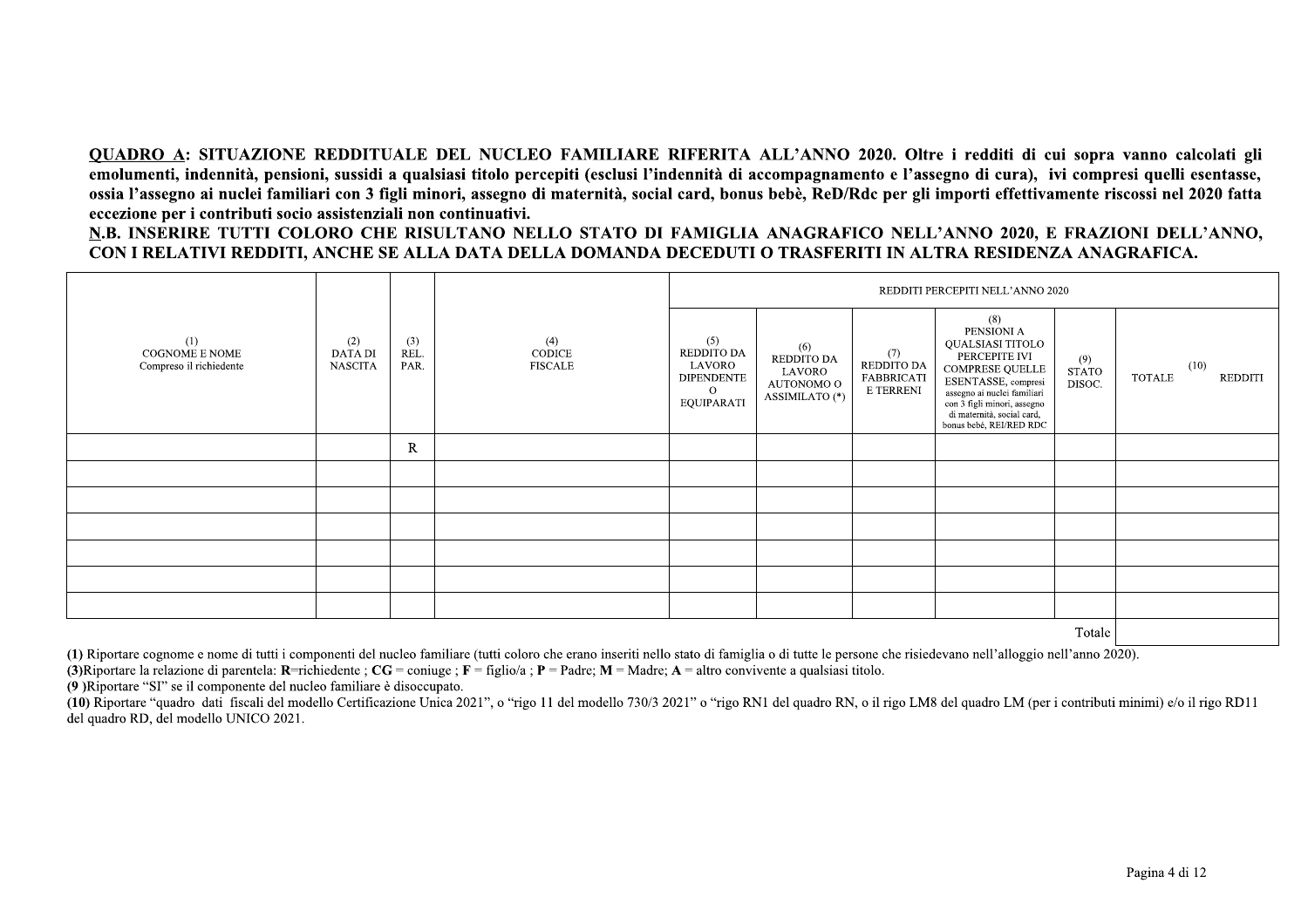### IN CASO DI REDDITO ZERO O IN CASO DI INCIDENZA DEL CANONE ANNUO SUL REDDITO SUPERIORE AL 90%. SI COMPILA PENA L'ESCLUSIONE:

Dichiarazione del richiedente che attesti che il nucleo familiare ha fruito di assistenza dei Servizi Sociali del Comune per l'anno 2020 oppure

- Dichiarazione del richiedente relativa alla fonte accertabile del reddito che ha contribuito al pagamento del canone per l'anno 2020 oppure
- nel caso in cui il richiedente dichiari di aver ricevuto sostegno economico da altro soggetto per l'anno 2020 indicazione delle generalità di quest'ultimo e autocertificazione del medesimo, che attesti la veridicità del □ sostegno fornito per l'anno 2020 e l'ammontare del reddito percepito dall'intero nucleo familiare di appartenenza nell'anno 2020 che deve risultare congruo rispetto al canone versato, laddove per congruo si intende un reddito superiore ad €. 13.405.08 pari alla somma di n. 2 pensioni minime INPS, e che nel caso in cui ricorra la predetta ipotesi il canone di locazione non dovrà essere superiore al 30% dei redditi complessivi del nucleo familiare del richiedente e del garante.

### QUADRO B: CONSISTENZA DEL PATRIMONIO MOBILIARE ED IMMOBILIARE RIFERITA ALL'ANNO 2020.

N.B. INSERIRE TUTTI COLORO CHE RISULTANO NELLO STATO DI FAMIGLIA ANAGRAFICO NELL'ANNO 2020. E FRAZIONI DELL'ANNO, CON I RELATIVI PATRIMONI MOBILIARI ED IMMOBILIARI. ANCHE SE ALLA DATA DELLA DOMANDA DECEDUTI O TRASFERITI IN ALTRA RESIDENZA ANAGRAFICA.

| $N^{\circ}$<br>PROG. | <b>COGNOME E NOME</b> | <b>VALORE DEL</b><br><b>PATRIMONIO</b><br><b>MOBILIARE</b> | <b>INTERMEDIARIO O GESTORE</b><br>DEL PATRIMONIO MOBILIARE<br>(indicare se è banca $-$ posta -<br>impresa d'investimento – agente di<br>cambio etc) | <b>TIPO DI</b><br><b>PATRIMONIO</b><br><b>IMMOBILIARE</b><br>$\left(1\right)$ | <b>QUOTA</b><br><b>POSSEDUTA</b><br>$\frac{0}{0}$ | VALORE AI FINI I.M.U.<br>(valore della quota posseduta dell'immobile<br>come definita ai fini I.M.U.) |
|----------------------|-----------------------|------------------------------------------------------------|-----------------------------------------------------------------------------------------------------------------------------------------------------|-------------------------------------------------------------------------------|---------------------------------------------------|-------------------------------------------------------------------------------------------------------|
|                      |                       |                                                            |                                                                                                                                                     |                                                                               |                                                   |                                                                                                       |
|                      |                       |                                                            |                                                                                                                                                     |                                                                               |                                                   |                                                                                                       |
|                      |                       |                                                            |                                                                                                                                                     |                                                                               |                                                   |                                                                                                       |
|                      |                       |                                                            |                                                                                                                                                     |                                                                               |                                                   |                                                                                                       |
|                      |                       |                                                            |                                                                                                                                                     |                                                                               |                                                   |                                                                                                       |

LEGENDA  $(1)$ : F= fabbricati; TE = terreni edificabili; TA = terreni agricoli.

Informativa ex art. 13 del Regolamento (UE) 2016/679 Gentile Utente, desideriamo informarLa che i Suoi dati saranno trattati dal personale autorizzato del Comune di Andria e da eventuali terzi nominati in qualità di Respon trattamento, nel pieno rispetto dei principi fondamentali del Regolamento Generale sulla Protezione dei Dati (RGPD), recante disposizioni per la tutela delle persone fisiche. In osservanza di tale Regolamento, il trattamen sarà improntato ai principi di correttezza, liceità e trasparenza e di tutela della Sua riservatezza e dei Suoi diritti e libertà fondamentali. In qualsiasi momento potrà esercitare tutti i suoi diritti scrivendo al Titola (Città di Andria - Palazzo di Città - Piazza Umberto I - 76123 Andria - (BT) - pec : protocollo@cert.comune.andria.bt.it).

L'informativa estesa è disponibile sul sito istituzionale del Comune di Andria, in Amministrazione trasparente – altri contenuti privacy al seguente indirizzo http://www.comune.andria.bt.it/wpdm-package/informative-privacy Il/La sottoscritto/a, consapevole delle sanzioni previste dal codice penale e dalle disposizioni di legge in materia di dichiarazioni mendaci, dichiara, sotto la propria responsabilità, che tutto quanto riportato nel presente modulo corrisponde al vero.

Il Dichiarante

**DATA** 

### (Allegare fotocopia documento d'identità)

N.B. Ai sensi del D.P.R. 28/12/2000 n. 445, in allegato alla presente dichiarazione deve essere prodotta (pena l'esclusione dal contributo), fotocopia di un documento di identità personale del dichiarante in corso di valid tale documento d'identità la dichiarazione è da prodursi in carta semplice. In caso contrario la firma deve essere autenticata con apposizione di marca da bollo da Euro 16,00=.

L'incompletezza nella compilazione della presente istanza sarà motivo di esclusione.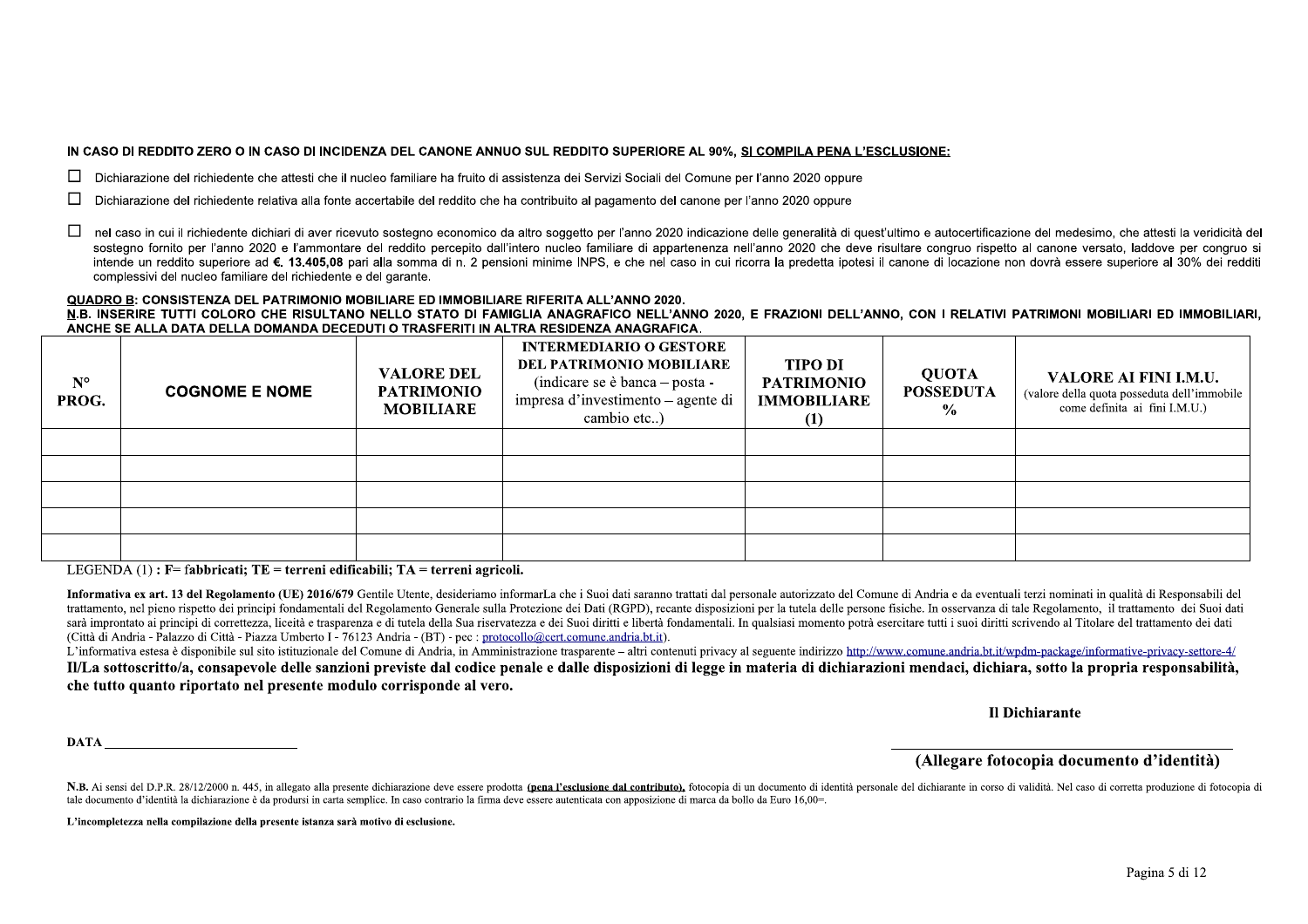Modello a)

<u>ATTENZIONE:</u>

 $\ddot{=}$ DA COMPILARE | NEL CASO IN CUI IL REDDITO DICHIARATO SIA ZERO O NEL CASO IN CUI L'INCIDENZA PER LA FASCIA B) SIA STATA SUPERIORE AL 90% - ALTRIMENTI BARRARE

# Modello a)<br>
Modello a)<br>
DA COMPILARE NEL CASO IN CUI IL REDDITO DICHIARATO SIA ZERO O NEL CASO IN CUI L'INCIDENZA<br>
DEL CANONE ANNUO SUL REDDITO IMPONIBILE PER LA FASCIA A ) ) E SUL REDDITO CONVENZIONALE<br>
PER LA FASCIA B) S DICHIARAZIONE CHE IL SOGGETTO RICHIEDENTE HA USUFRUITO DI ASSISTENZA DEI SERVIZI SOCIALI<br>NELL'ANNO 2020

(DICHIARAZIONE SOSTITUTIVA DELL'ATTO DI NOTORIETA' art. 46 e 47 del D.P.R. n. 445 del 28/12/2000)

| Il/la sottoscritto/a  |                                                                                                      |             |
|-----------------------|------------------------------------------------------------------------------------------------------|-------------|
| nato/a a              |                                                                                                      | e residente |
| in                    | alla via                                                                                             |             |
|                       | consapevole delle sanzioni penali previste dall'art. 76 del D.P.R. n. 445 del 28/12/2000 nel caso di |             |
|                       | dichiarazioni mendaci, falsità negli atti, uso o esibizione di atti falsi, contenenti dati non più   |             |
| rispondenti a verità. |                                                                                                      |             |

### Spondenti a vertia,<br>DICHIARA SOTTO LA PROPRIA RESPONSABILITA<sup>,</sup>

che il proprio nucleo familiare, nell'anno 2020, ha fruito di assistenza economica dei Servizi Sociali del Comune.

{]\_YZS\T[[[[[[[[[[[[[[[[

In fede

[[[[[[[[[[[[[[[[[[[[[[[[[[[[[[ (allega copia documento di identita)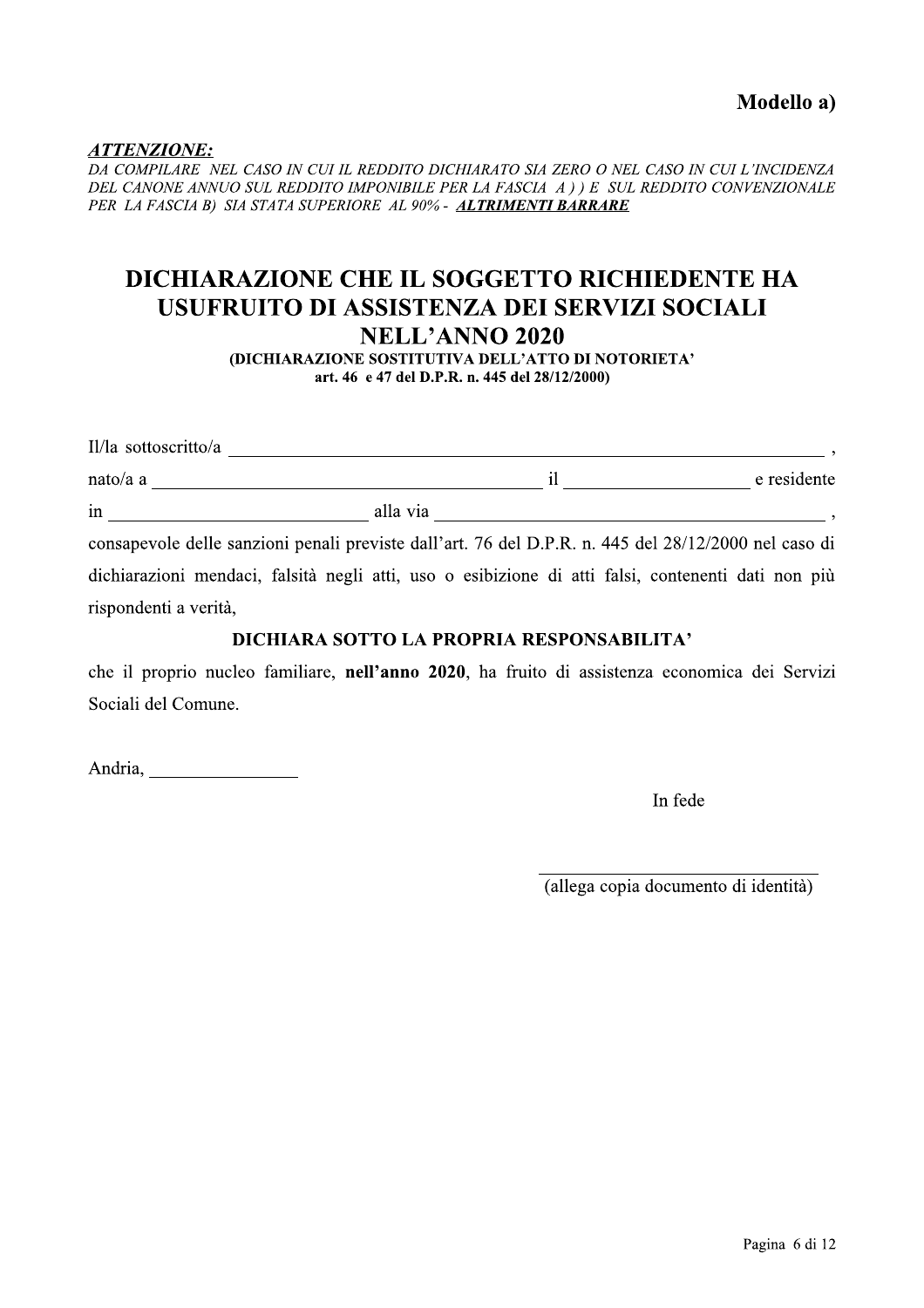### <u>ATTENZIONE:</u>

 $\ddot{\cdot}$  . DA COMPILARE | NEL CASO IN CUI IL REDDITO DICHIARATO SIA ZERO O NEL CASO IN CUI L'INCIDENZA PER LA FASCIA B) SIA STATA SUPERIORE AL 90% - ALTRIMENTI BARRARE

# $\begin{array}{c} {\bf \small ATTENZIONE:} \\\mathcal{D}A\text{ COMPLARE NEL CASO IN CUI IL REDDITO DICHIARATO SIA ZERO O NEL CASO IN CUI L'INCIDENZA DEL CANONE ANNUO SUL REDDITO IMPONIBILE PER LA FASTAGCA A ) ) E SUL REDDITO CONVENZIONALE PER LA FASTASCHA E DER LA FASTASCII.} \\\begin{tabular}{c} \bf DICHIARAZIONE RELATIVA ALLA FLI MENIT BARRARE \\\bf DICHIARAZIONE RELATIVA ALLA FONTE ACCERTABILE \\\bf DEL REDDITO CHE HA CONSENTITO IL PAGAMENTO DEL CANONE DI LOCAZIONE PER L'ANNO 2020 \\\begin{tabular}{c} {\bf \$ DICHIARAZIONE RELATIVA ALLA FONTE ACCERTABILE **DEL REDDITO CHE HA CONSENTITO IL PAGAMENTO DEL<br>CANONE DI LOCAZIONE PER L'ANNO 2020**

**OICHIARAZIONE SOSTITUTIVA DELL'ATTO DI NOTORIETA'** 

art. 46 e 47 del D.P.R. n. 445 del 28/12/2000)

| $II/la$ sottoscritto/a                                                                               |          |             |
|------------------------------------------------------------------------------------------------------|----------|-------------|
| nato/a a                                                                                             |          | e residente |
| in                                                                                                   | alla via |             |
| consapevole delle sanzioni penali previste dall'art. 76 del D.P.R. n. 445 del 28/12/2000 nel caso di |          |             |

dichiarazioni mendaci, falsità negli atti, uso o esibizione di atti falsi, contenenti dati non più rispondenti a verità,<br>DICHIARA SOTTO LA PROPRIA RESPONSABILITA?

di aver pagato il canone di locazione per l'anno 2020, relativo all'alloggio ubicato in ]]]]]]]]]]]]]]]]]]]]]]]]]]VUSSUVb\UV]]]]]]]]]]]]]]]]]]]]]]]]]]]]]]]]]]]]]]]]]]]]]]V^

per il quale si chiede il contributo, attingendo alla seguente fonte di reddito, accertabile in qualsiasi momento da codesto Comune:

 $\Box$  risparmi depositati su conto corrente postale e/o bancario intestato al componente il nucleo  $f$  amiliare, il sig.  $\hspace{1.5cm}$  ;

 $\Box$  altro (specificare pena l'esclusione):

Andria, <u>\_\_\_\_\_\_\_\_\_\_\_\_\_\_\_</u>

In fede

]]]]]]]]]]]]]]]]]]]]]]]]]]]]]] (allega copia documento di identita)

<u>ATTENZIONE</u>: Per la validita dell'istanza, in caso di compilazione del presente modello, compilare anche il quadro B del modello di domanda, pena l'esclusione.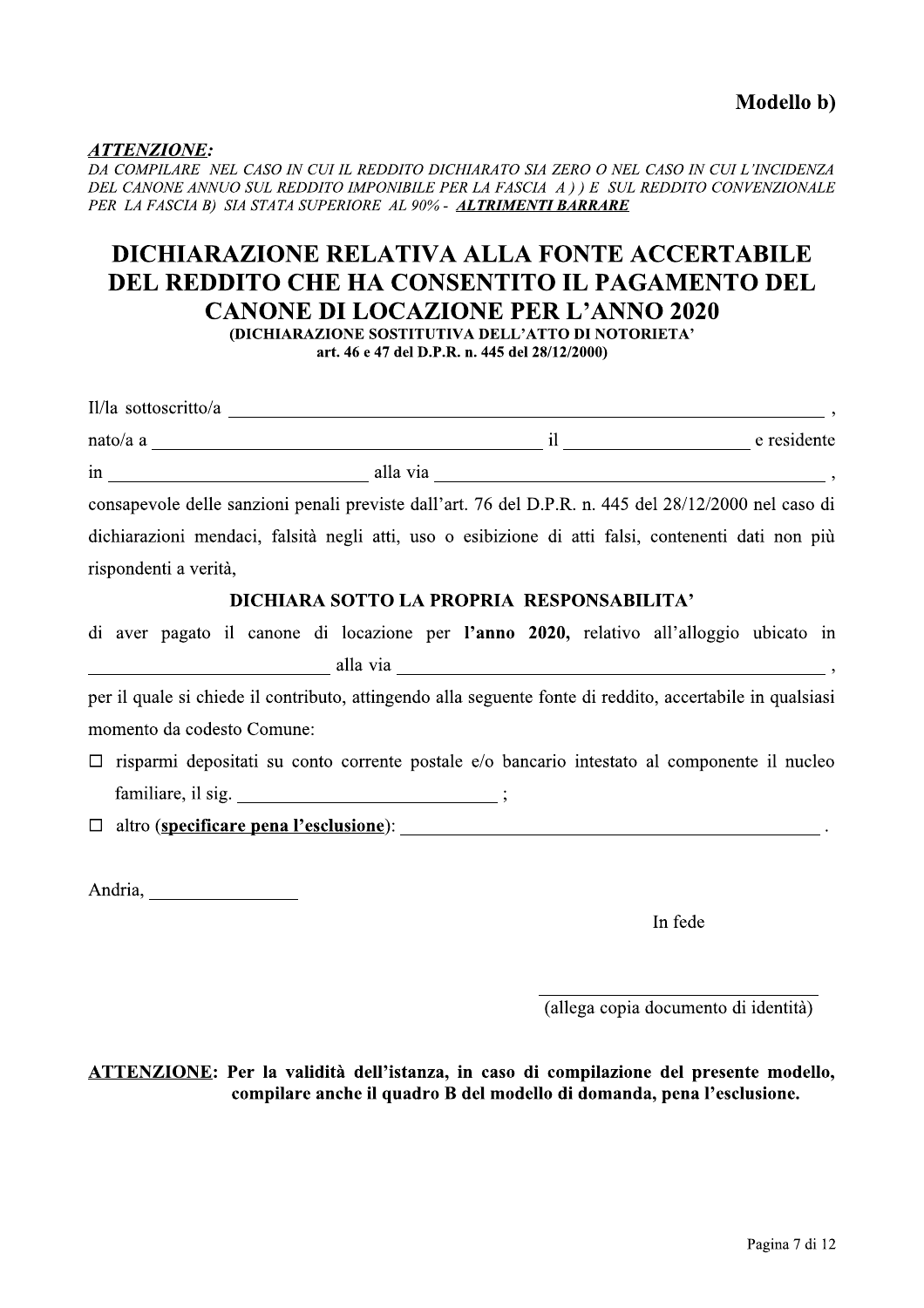Modello c)

<u>ATTENZIONE:</u>

<u>:</u><br>... DA COMPILARE | NEL CASO IN CUI IL REDDITO DICHIARATO SIA ZERO O NEL CASO IN CUI L'INCIDENZA PER LA FASCIA B) SIA STATA SUPERIORE AL 90% - ALTRIMENTI BARRARE

# Modello c)<br>
Modello c)<br>
DA COMPILARE NEL CASO IN CUI IL REDDITO DICHIARATO SIA ZERO O NEL CASO IN CUI L'INCIDENZA<br>
DEL CANONE ANNUO SUL REDDITO IMPONIBILE PER LA FASCIA A ) ) E SUL REDDITO CONVENZIONALE<br>
PER LA FASCIA B) S AUTOCERTIFICAZIONE DEL RICHIEDENTE CHE HA RICEVUTO SOSTEGNO ECONOMICO DA UN SOGGETTO<br>ESTERNO AL NUCLEO FAMILIARE

(DICHIARAZIONE SOSTITUTIVA DELL'ATTO DI NOTORIETA' art. 46 e 47 del D.P.R. n. 445 del 28/12/2000)

| nato/a a e residente                                                                                 |                                                                                             |      |
|------------------------------------------------------------------------------------------------------|---------------------------------------------------------------------------------------------|------|
|                                                                                                      |                                                                                             |      |
| consapevole delle sanzioni penali previste dall'art. 76 del D.P.R. n. 445 del 28/12/2000 nel caso di |                                                                                             |      |
| dichiarazioni mendaci, falsità negli atti, uso o esibizione di atti falsi, contenenti dati non più   |                                                                                             |      |
| rispondenti a verità,                                                                                |                                                                                             |      |
|                                                                                                      | DICHIARA SOTTO LA PROPRIA RESPONSABILITA'                                                   |      |
| di aver ricevuto sostegno economico per il proprio nucleo familiare, da parte del sig./sig.ra ______ |                                                                                             |      |
| $\frac{1}{2}$ , nato/a a                                                                             |                                                                                             |      |
|                                                                                                      |                                                                                             |      |
|                                                                                                      |                                                                                             | alla |
|                                                                                                      | . The contract of the contract of the contract of the contract of the contract of $\bullet$ |      |

{^`Z[T]U\\\\\\\\\\\\\\\\

In fede

\\\\\\\\\\\\\\\\\\\\\\\\\\\\\\ (allega copia documento di identita)

<u>ATTENZIONE</u>: Per la validita dell'istanza compilare in tutte le sue parti anche il modello d) sottoscritto dal soggetto esterno al nucleo familiare che ha dato sostegno economico per il pagamento del canone di locazione.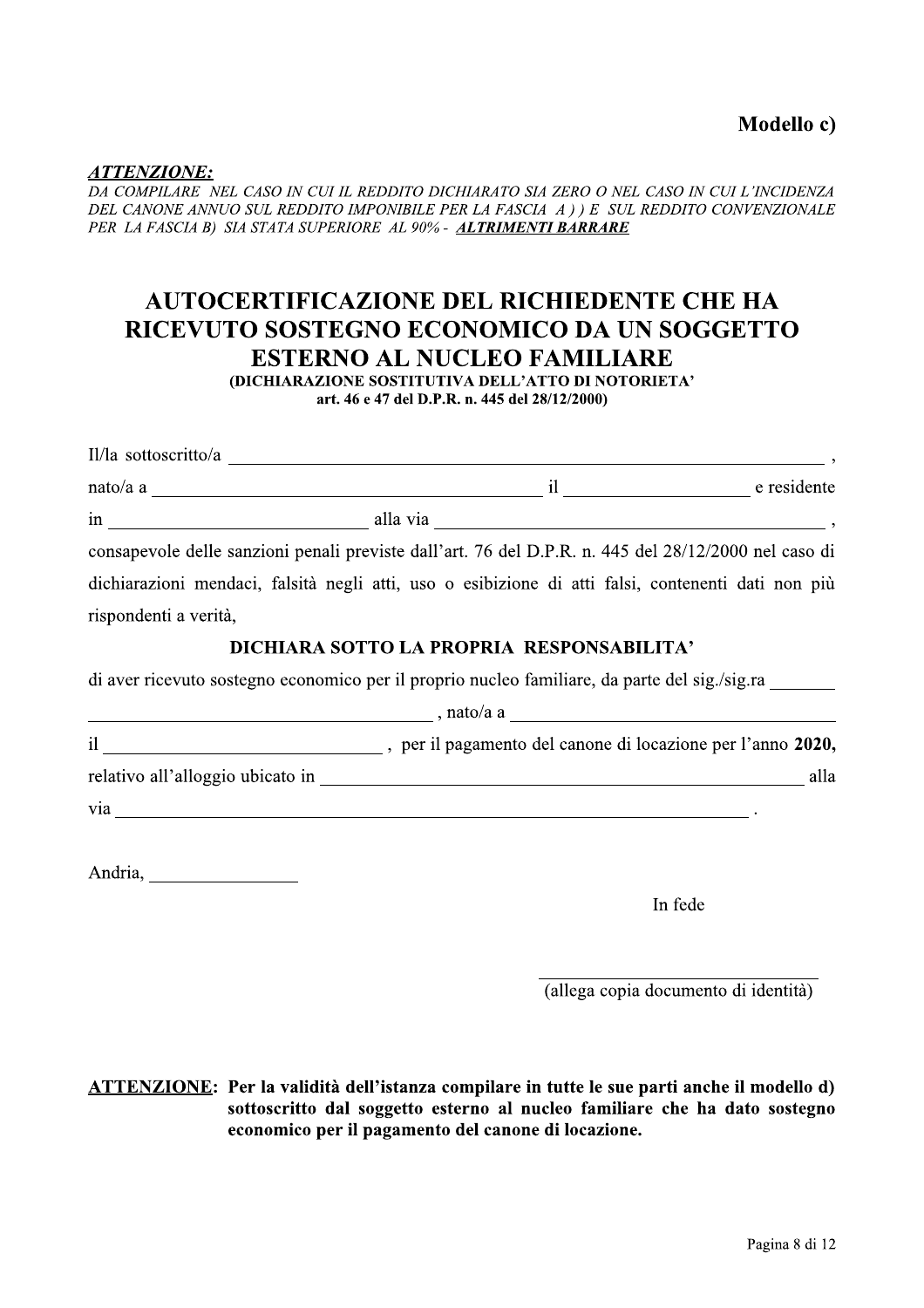### <u>ATTENZIONE:</u><br>==============

DA COMPILARE NEL CASO IN CUI IL REDDITO DICHIARATO SIA ZERO O NEL CASO IN CUI L'INCIDENZA DEL CANONE ANNUO SUL REDDITO IMPONIBILE PER LA FASCIA A) E SUL REDDITO CONVENZIONALE **Modello d)**<br>
Modello d)<br>
DA COMPILARE NEL CASO IN CUI IL REDDITO DICHIARATO SIA ZERO O NEL CASO IN CUI L'INCIDENZA<br>
DEL CANONE ANNUO SUL REDDITO IMPONIBILE PER LA FASCIA A ) E SUL REDDITO CONVENZIONALE<br>
PER LA FASCIA B) S PER LA FASCIA B) SIA STATA SUPERIORE AL 90% - ALTRIMENTI BARRARE

### AUTOCERTIFICAZIONE DA PARTE DEL SOGGETTO CHE HA FORNITO SOSTEGNO ECONOMICO AL NUCLEO FAMILIARE<br>
(DICHIARAZIONE SOSTITUTIVA DELL'ATTO DI NOTORIETA'

art. 46 e *47* del D.P.R. n. 445 del 28/12/2000)

| nato/a a existente e residente                                                                                |                                                                                 |  |
|---------------------------------------------------------------------------------------------------------------|---------------------------------------------------------------------------------|--|
|                                                                                                               |                                                                                 |  |
| consapevole delle sanzioni penali previste dall'art. 76 del D.P.R. n. 445 del 28/12/2000 nel caso di          |                                                                                 |  |
| dichiarazioni mendaci, falsità negli atti, uso o esibizione di atti falsi, contenenti dati non più            |                                                                                 |  |
| rispondenti a verità,                                                                                         |                                                                                 |  |
|                                                                                                               | DICHIARA SOTTO LA PROPRIA RESPONSABILITA'                                       |  |
|                                                                                                               |                                                                                 |  |
|                                                                                                               |                                                                                 |  |
| contribuendo al pagamento del canone di locazione per l'anno 2020, relativo all'alloggio ubicato in           |                                                                                 |  |
| $\frac{1}{2}$ alla via $\frac{1}{2}$ alla via $\frac{1}{2}$ .                                                 |                                                                                 |  |
| Dichiara altresì che il reddito annuo dell'intero nucleo familiare di appartenenza, conseguito                |                                                                                 |  |
| nell'anno 2020 ammontava ad €. ____________________________, e quindi, congruo rispetto al                    |                                                                                 |  |
| canone versato dal nucleo familiare sostenuto ossia :                                                         |                                                                                 |  |
| - il reddito dell'intero nucleo familiare "del garante" non inferiore ad $\epsilon$ 13.405,08 = (importo pari |                                                                                 |  |
| alla somma di due pensioni minime INPS – anno 2021);                                                          |                                                                                 |  |
| ricorrendo la condizione di cui al precedente punto, il canone di locazione non è superiore al                |                                                                                 |  |
|                                                                                                               | 30% dei redditi complessivi dei nuclei familiari del richiedente e del garante. |  |
|                                                                                                               |                                                                                 |  |

In fede

 $\frac{1}{\sqrt{2}}$ (allega copia documento di identita)

<u>ATTENZIONE</u>: Il soggetto che ha fornito sostegno economico al nucleo familiare deve allegare, pena esclusione della domanda dal beneficio del contributo, copia del documento di riconoscimento, in corso di validità.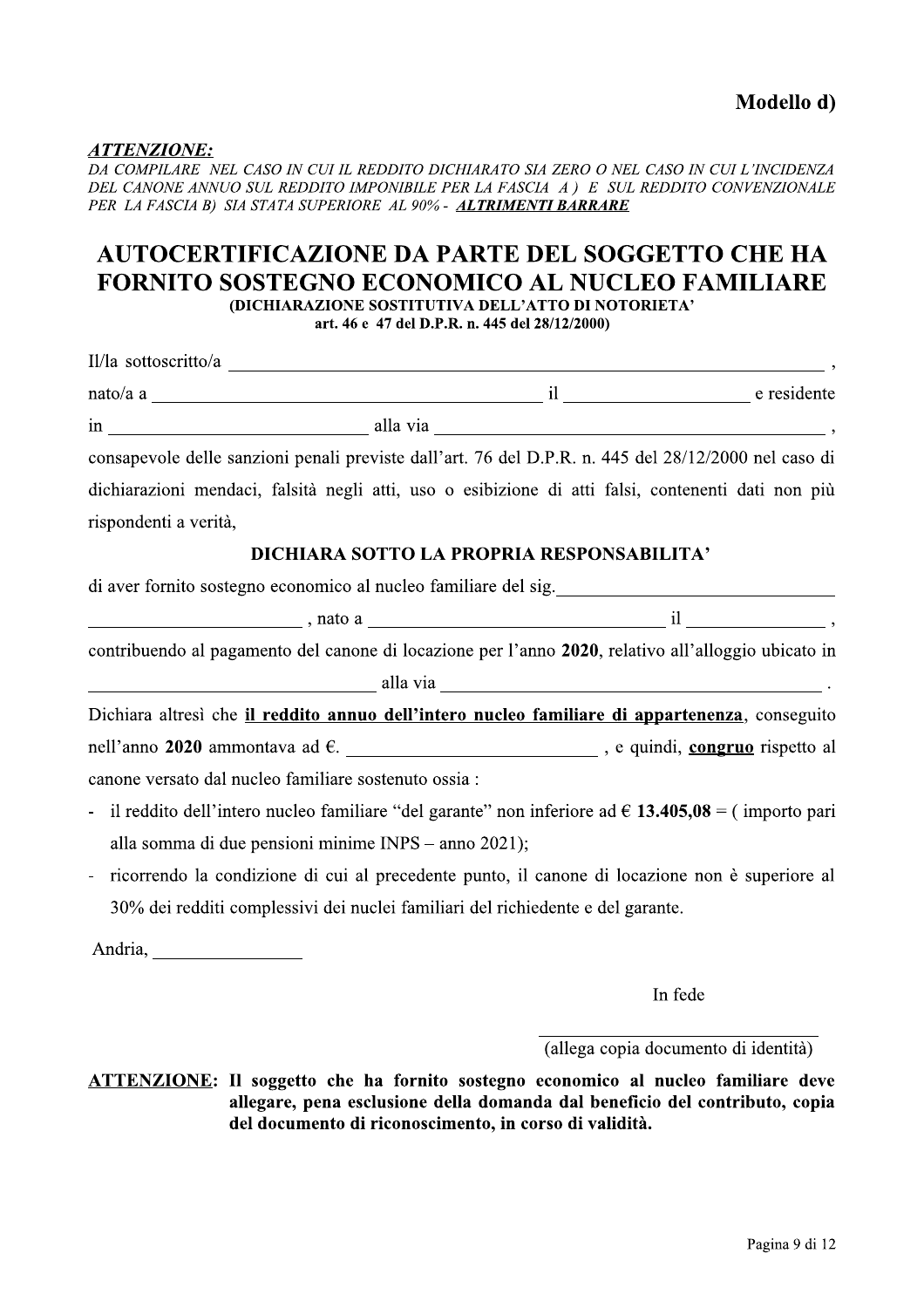ATTENZIONE:

DA COMPILARE NEL CASO IN CUI IL PROPRIO NUCLEO FAMILIARE NON HA PERCEPITO LA OUOTA RELATIVA ALL'AFFITTO DEL REDDITO DI CITTADINANZA O CHE NE HA PERCEPITO PER POCHI MESI NELL'ANNO 2020.

### **AUTOCERTIFICAZIONE DA PARTE DEL RICHIEDENTE (DICHIARAZIONE SOSTITUTIVA DELL'ATTO DI NOTORIETA'** art. 46 e 47 del D.P.R. n. 445 del 28/12/2000)

| Il/la sottoscritto/a |          |             |
|----------------------|----------|-------------|
| nato/a a             |          | e residente |
| in                   | alla via |             |

consapevole delle sanzioni penali previste dall'art. 76 del D.P.R. n. 445 del 28/12/2000 nel caso di dichiarazioni mendaci, falsità negli atti, uso o esibizione di atti falsi, contenenti dati non più rispondenti a verità,

### DICHIARA SOTTO LA PROPRIA RESPONSABILITA' PER IL REDDITO DI CITTADINANZA:

 $\Box$  che il proprio nucleo familiare non ha beneficiato nell'anno 2020 della quota destinata all'affitto del cosiddetto Reddito di Cittadinanza di cui al D.L. 28/01/2019 n. 4, convertito, con modificazioni, dalla Legge 28/03/2019 n. 26 e s.m.i., in ottemperanza al decreto n. 343/2020, che sancisce il divieto di cumulo tra il contributo per la locazione e la "quota affitto" del c.d. reddito di cittadinanza percepito nell'anno 2020;

### oppure

 $\Box$  che per l'anno 2020 ha percepito la quota destinata all'affitto del cosiddetto Reddito di Cittadinanza pari ad  $\epsilon$ . al mese per n. mesi e precisamente dal mese di al mese di per un totale di  $\epsilon$ .

In fede

(allega copia documento di identità)